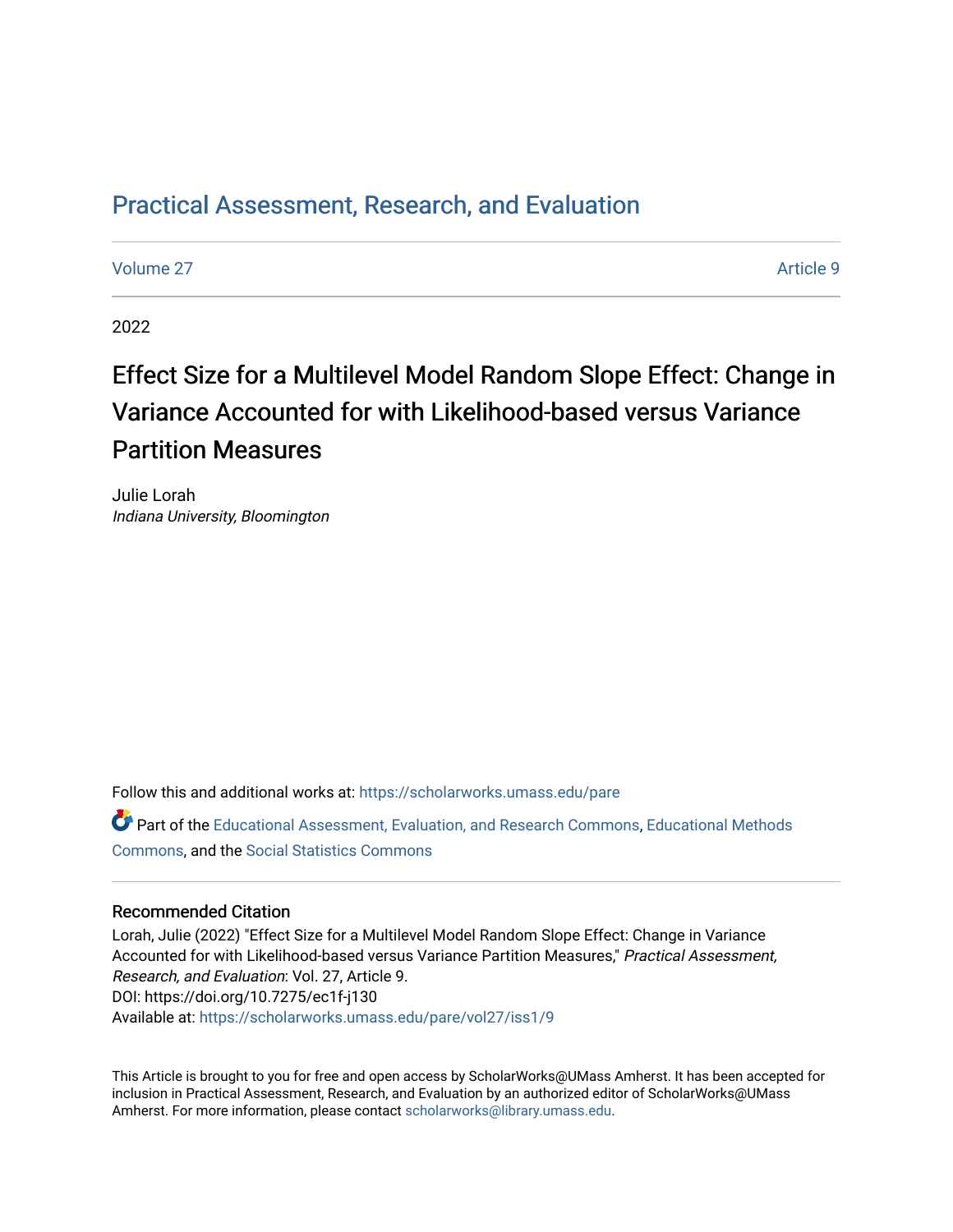Lorah: Random slopes effect size

# **Practical Assessment,<br>Research & Evaluation**

A peer-reviewed electronic journal.

Copyright is retained by the first or sole author, who grants right of first publication to *Practical Assessment, Research & Evaluation.* Permission is granted to distribute this article for nonprofit, educational purposes if it is copied in its entirety and the journal is credited. PARE has the right to authorize third party reproduction of this article in print, electronic and database forms.

Volume 27 Number 9, June 2022 ISSN 1531-7714

## **Effect Size for a Multilevel Model Random Slope Effect: Change in Variance Accounted for with Likelihood-based versus Variance Partition Measures**

Julie Lorah, *Indiana University, Bloomington*

Applied educational researchers may be interested in exploring random slope effects in multilevel models, such as when examining individual growth trajectories with longitudinal data. Random slopes are effects for which the slope of an individual-level coefficient varies depending on group membership, however these effects can be difficult to interpret. The change in variance accounted for is often used as an effect size measure and could be appropriate for helping to interpret a random slope effect. Two methods for computing variance accounted for include likelihood-based methods and variance partition methods. It is unclear how results from these two methods compare to each other when used to compute a measure of change in variance accounted for with a random slope effect. The present study fills this gap through a simulation study comparing these two methods under various conditions. Results indicate that the value of variance accounted for may differ depending on the type of measure used, and that applied researchers should consider reporting values for both measures.

## **Introduction**

The multilevel model can be used to account for nesting in data, such as when students are nested within schools. Further, a random slope effect can be included in these models to allow the slope of an individual-level predictor to vary by group membership. This model is commonly used in education, for example, to measure academic growth with longitudinal data where observations at multiple time points are nested within students (Wright, 2017). Effect size measures for the fixed and random effects associated with a random intercept model are available for applied researchers.

However, currently there is very little guidance regarding what measure of effect size can be used for a random slope effect. This may be problematic for researchers since the random slopes model is commonly used in practice (Rights & Sterba, 2019)

while at the same time professional organizations and journals are more often requiring effect size reporting in addition to or in place of null hypothesis significance testing (Kelley & Preacher, 2012; Peng & Chen, 2013). In addition, effect size measures are considered an important reflection of the practical significance of findings and therefore represent a key finding for applied researchers; in addition to the fact that generally effect size measures are necessary for future researchers conducting power analyses or metaanalysis (Denson & Seltzer, 2011; Dong et al., 2020; Kelley & Preacher, 2012). Given these various potential uses, it is important for researchers to consider to what specific uses the effect size measure will contribute when choosing an appropriate effect size measure.

The random coefficient model (including a random slope) with a single predictor can be expressed as (Snijders & Bosker, 2012):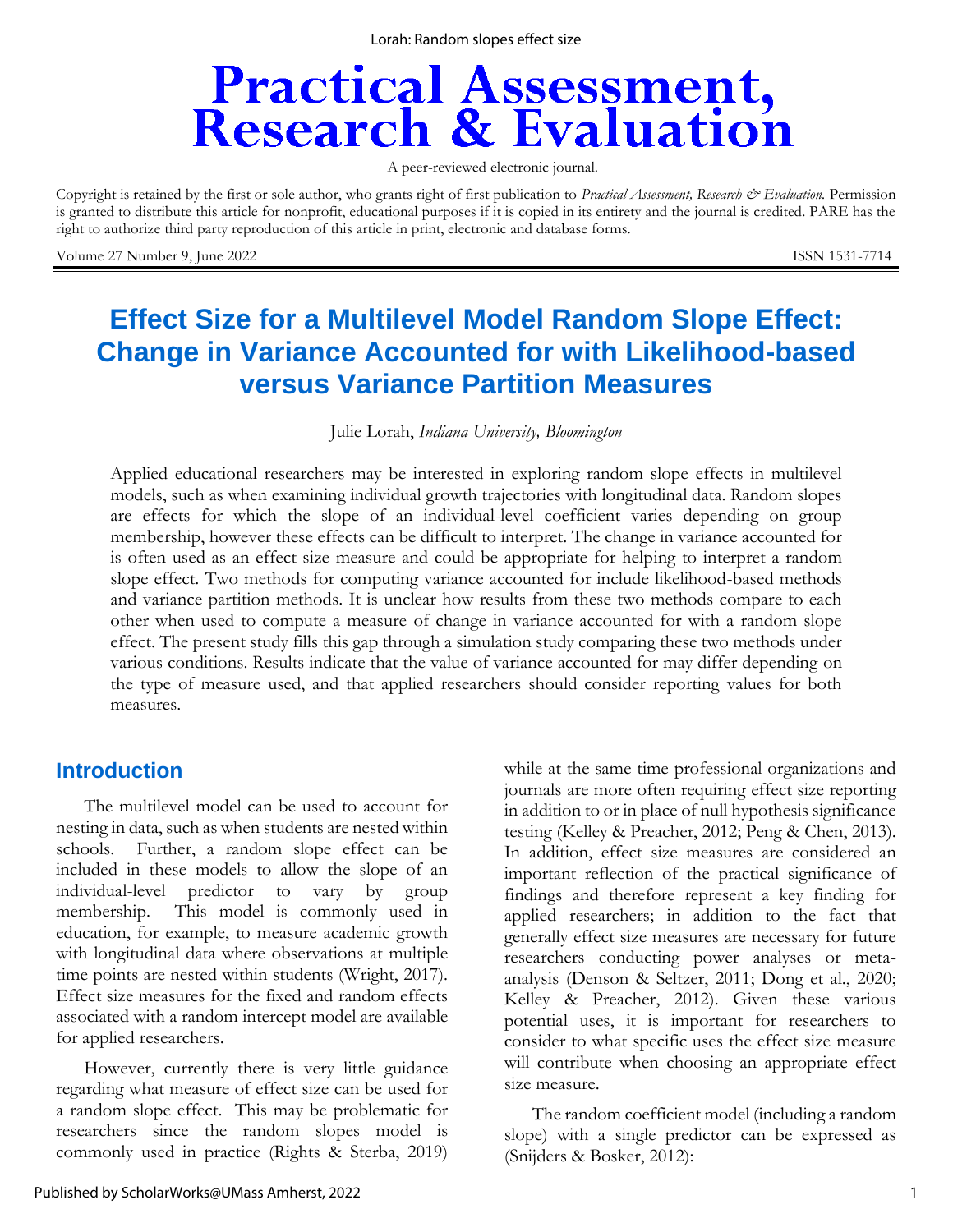*Practical Assessment, Research & Evaluation, Vol 27 No 9* Page 2 Lorah, Random Slopes Effect Size

$$
Y_{ij} = \beta_0 + \beta_1 * X_{ij} + U_{0j} + U_{1j} * X_{ij} + e_{ij}
$$
  
\n
$$
Var(e_{ij}) = \sigma^2
$$
  
\n
$$
Var(U_{0j}) = \tau_0^2
$$
  
\n
$$
Var(U_{1j}) = \tau_1^2
$$
  
\n
$$
Cov(U_{0j}, U_{1j}) = \tau_{01}
$$
\n(1)

Where  $Y_{ij}$  represents the continuous outcome,  $\beta_0$ represents the intercept,  $\beta_1$  represents the slope for predictor  $X_{ij}$ ,  $X_{ij}$  represents an individual-level predictor,  $U_{0j}$  and  $U_{1j}$  represent level-two residuals,  $e_{ij}$ represents level-one residuals, i represents individuals (level-one), and j represents group (level-two). Note that level-two residuals represent the difference between overall average and group-specific values and are not related to a difference between observed and predicted values in this context. This model can help answer important questions about whether and how the relationship between the independent and dependent variable vary by group membership. Note that random slopes are analogous to a fixed effect interaction effect, with the distinction that the interaction is now between a fixed and a random effect (Lorah, 2018).

To provide evidence of significance for random slopes, an analyst can conduct a mixture likelihood ratio test (Stram & Lee, 1994). However, once evidence has been provided for retaining the random slope effect, it may be difficult to interpret (Goldstein, Browne, & Rasbash, 2002). The random slopes are assumed to be normally distributed with mean  $\beta_1$  and variance  $\tau_1^2$  which indicates that interpretation can proceed by computing specific values within this distribution, such as  $\pm 2$  standard deviations from the mean. This computation would result in two slope values within which about 95% of the slopes exist (Snijders & Bosker, 2012). Further, the covariance term can be standardized and reported as a correlation coefficient which can be interpreted according to standard criteria and the random slopes effect can be plotted, as is typical for interaction effects (Lorah, 2018).

For a random intercept model, the intraclass correlation coefficient (ICC; ratio of between-cluster variance to total variance) can be used as an effect size measure (Lorah, 2018; Snijders & Bosker, 2012) and this value represents the correlation between individual observations and cluster membership (Leckie et al., https://scholarworks.umass.edu/pare/vol27/iss1/9 DOI: https://doi.org/10.7275/ec1f-j130

2020). Alternatively, the variance partition coefficient (VPC) can be used to represent the proportion of outcome variance attributable to cluster membership. For the random intercepts model, the ICC and VPC are equal (Goldstein et al., 2002; Leckie at al., 2020).

However, for a model with random slopes where there is no longer a single source of variation at each level, the ICC and VPC are no longer equal, and the VPC becomes less useful for interpretation (Goldstein et al., 2002). However, since the VPC is a function of the predictor variable in the model, the VPC may still be computed for specific values of the associated predictor, or plotted across several values of the predictor to aid interpretation of the model. Goldstein et al. (2002) provide detailed instructions for doing so for the random slopes model, as well as several additional generalizations including discrete response multilevel models. More recently, researchers have extended these variance partition methods to various multilevel models, such as logistic models with overdispersion (Brown et al., 2005); and models examining count data (Leckie et al., 2020).

Although the VPC can be helpful for interpreting the proportion of variance attributable to cluster membership, methods for interpreting the random slope effect in particular are still needed. To do so, the researcher may choose to directly interpret the standard deviation of the random slopes (i.e. square root of  $\tau_1^2$ ; Lorah, 2018), or to compute a change in variance accounted for measure based on an appropriate variance accounted for value (Rights & Sterba, 2020). Variance accounted for could be computed based on a measure using the likelihood value or a measure based on variance partitioning; however, it is not clear how these two types of measures compare to each other and which one to report.

## **Literature Review**

Effect size measures for random slopes models are made more complicated by the fact that partitioning variance is less straight-forward compared with the random intercepts model. This is clarified by examining the variance of  $Y_{ii}$ , which depends on the predictor,  $X_{ii}$  (Snijders & Bosker, 2012):

$$
Var(Y_{ij} | X_{ij}) = \tau_0^2 + 2 \tau_{01} X_{ij} + \tau_1^2 X_{ij}^2 + \sigma^2
$$
 (2)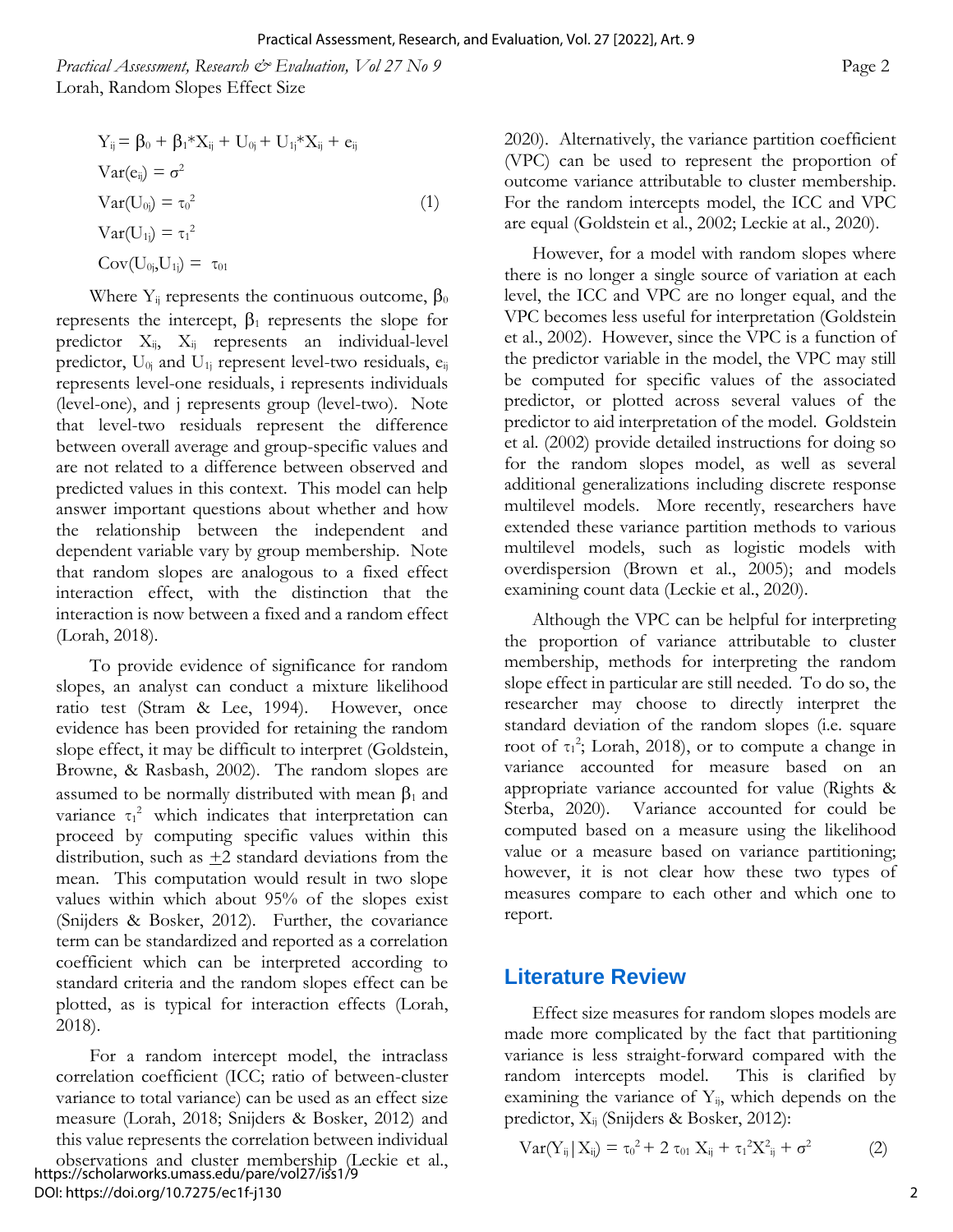*Practical Assessment, Research & Evaluation, Vol 27 No 9* Page 3 Lorah, Random Slopes Effect Size

Note also that the value of  $\tau_0^2$  will vary depending on how the predictor X is centered (Snijders & Bosker, 2012)

Although the literature provides various variance accounted for measures specifically for random slopes models (Johnson, 2014; Rights & Sterba, 2019), some methodologists argue that when evaluating a random slopes model, the variance accounted for value for the analogous random intercepts model with the same fixed effect should be used (Nakagawa & Schielzeth, 2013; Snijders & Bosker, 1994). This recommendation is supported by the claim that computation of variance accounted for within the random slopes model may be tedious (Nakagawa & Schielzeth, 2013); that the values should be quite similar (Nakagawa & Schielzeth, 2013; Snijders & Bosker, 1994); that since the level-2 residuals ( $U_{0i}$  terms) are unknown, they do not help predict the outcome  $Y_{ii}$  (Snijders & Bosker, 1994); and because the contribution of the random slopes to predicting outcome variance is typically small (LaHuis et al., 2014).

Based on a simulation study, LaHuis et al. (2014) find that the values for variance accounted for in the random intercepts model are similar to those for the random slopes model when the slope variance is small, but do not provide a good approximation when the slope variance is large. Johnson (2014) suggests that the correspondence between the two measures depends on how accurately the random intercepts model estimates the slope coefficient as well as whether the number of observations within groups is relatively similar or not. Therefore, depending on the nature of the data, the difference in variance accounted for between the random intercept and random slopes model has the potential to be considerable (Johnson, 2014).

In order to measure the unique contribution of an effect, the change in  $\mathbb{R}^2$  value can be computed based on models with and without the given effect (Darlington & Hayes, 2017) which is used in the present study. Note that the present study considers *R <sup>2</sup>* measures derived from variance, as in OLS models, as well as  $R^2$  measures derived from the value of deviance, which is distinct from those used for OLS models.

## **Likelihood-based Measures**

The first measure considered is (McFadden, 1974):

$$
R_{MF}^2 = 1 - \frac{\ln(L_M)}{\ln(L_0)}
$$
 (3)

where ln indicates the natural log;  $L_M$  is the value of the model's likelihood function and  $L_0$  is the value of the baseline model's likelihood function.

This measure can be considered to be based on "deviance decomposition" analogous to the variance decomposition achieved by the OLS measure (Veall & Zimmerman, 1996). This measure also represents proportional reduction in error (Menard, 2000) and has been examined in the context of logistic regression (Menard, 2000) and limited dependent models (Veall & Zimmerman, 1996) although no instance of examining this measure for use with multilevel models was found. Menard (2000) recommends this measure due to its intuitive interpretation. Further, Menard (2000) compared this measure with the OLS measure (based on variance) and based on seven empirical analyses found the average value for the McFadden measure was about .23 whereas for the OLS measure it was about .19 based on a logistic regression model.

#### **Variance Partition Measures**

The next measure considered is based on a partition of variance appropriate for the random slopes model (Johnson, 2014). The total variance is comprised of variance due to fixed effect, random effects, and residual variance. Based on the variance partition (VP), the conditional measure of variance accounted for can be defined as:

$$
R_{VP}^2 = \frac{\sigma_f^2 + \Sigma \sigma_l^2}{\sigma_f^2 + \Sigma \sigma_l^2 + \sigma_e^2}
$$
 (4)

where  $\sigma^2_f$  is the variance of the fixed effects,  $\sigma^2_i$  is the variance of the lth random effect, and  $\sigma_e^2$  is the residual variance. Within the random slopes model, the value for  $\Sigma \sigma_l^2$  is dependent on the value of the predictor,  $X_{ij}$ . Therefore, in order to compute this value when random slopes are included, the following provides the mean random effect variance across all observations  $X_{ij}$ (Johnson, 2014):

$$
\Sigma \sigma_l^2 = Tr (Z \Sigma Z') / n \tag{5}
$$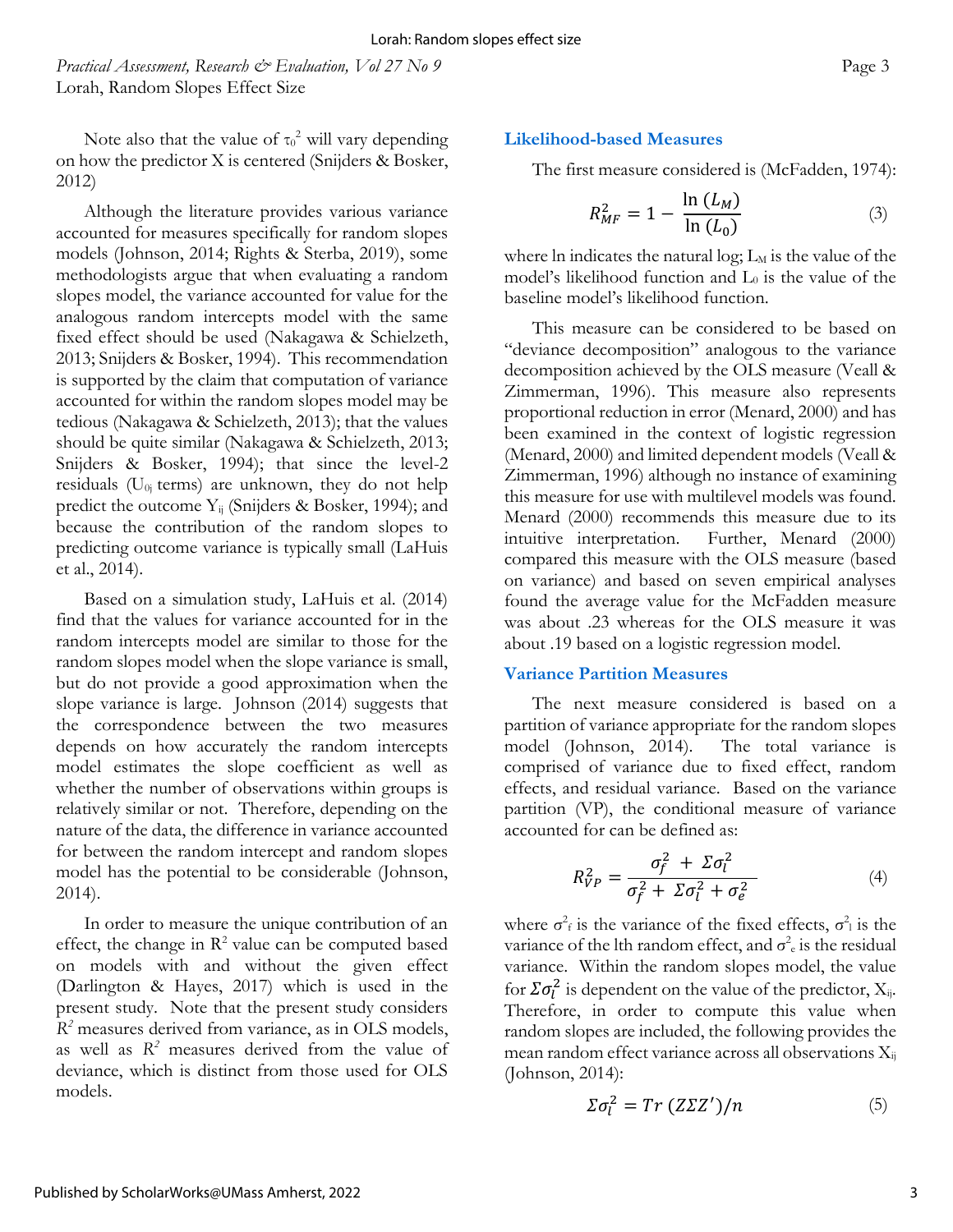*Practical Assessment, Research & Evaluation, Vol 27 No 9* Page 4 Lorah, Random Slopes Effect Size

where Z represents the design matrix for the random effects,  $\Sigma$  represents the covariance matrix of random effects, Tr represents the matrix trace operation, Z' represents the transpose of Z, and n represents the number of observations. The design matrix, Z, would be represented by a column of the value one (for the random intercept) and a second column of the values of  $X_{ij}$  for the basic random slopes model with a single predictor described by equation 1. Note that equation 5 is needed with the random slopes model due to the dependence of the random effect variance component on  $X_{ij}$  (Johnson, 2014).

This method for computing variance accounted for has been described for the generalized linear multilevel model with random intercepts only (Nakagawa & Schielzeth, 2013), and within a random intercepts and random slopes multilevel model for both the linear and the generalized linear models (Johnson, 2014) and evaluated empirically through simulation study based on the linear random intercepts and random slopes multilevel model (LaHuis et al., 2014). Further, Rights and Sterba (2019) generalize this framework to provide measures that can, for example, differentiate among variance accounted for from level-one fixed effects versus level-two fixed effects and explore  $R^2$  difference measures appropriate for various effects (Rights & Sterba, 2020). Note that Rights and Sterba (2019) show that their measure is a generalization of the Johnson (2014) measure (see Rights and Sterba (2019), Appendix Section B3). Although this generalization allows the researcher a bit more flexibility, the Johnson (2014) measure was chosen for the present study as it does not require group-mean centering of variables for any variation of the measure, the associated software option is a bit more user-friendly, and it is specifically derived and offered just for random slopes effect, the focus of the present study.

This measure can be computed automatically from the r.squaredGLMM function from the MuMIn package (Barton, 2019) which is available in R (R Core Team, 2021), and was the method used in the present study.

## **Marginal versus Conditional Measures**

Measures of variance accounted for in a multilevel model are often classified as either conditional or marginal measures. Note that this distinction refers to the measures themselves, not the difference measures. Conditional measures represent variance accounted for by both the fixed and random effects of the model, while marginal measures represent variance accounted for by fixed effects only (Nakagawa & Schielzeth, 2013; Orlien & Edwards, 2008). Given that the present study examines random effects specifically, conditional measures must be used so that variance accounted for by the random slope effect is included in the measure. This implies that the baseline model for the McFadden measure should be the OLS intercept-only model, in order for the measure to include variance explained due to both the fixed and random effects.

## **Evaluation Criteria**

The change in  $R^2$  values between a model with and without a random slope effect are evaluated based on the following criteria:

- 1. The values should not be related to sample size. Specifically, Kelley and Preacher (2012, pg. 147, property number 3) indicate that a good effect size measure should be independent of sample size.
- 2. The values should be highly related to the true value of the effect,  $\tau_1^2$ . In order for the measure to have "utility as a measure of goodness of fit and an intuitively reasonable interpretation" (Kvalseth, 1985, pg. 281, criteria 1), the measure should clearly be related to the effect which it is describing.
- 3. The values should not be negative. A negative change value would indicate that the variance accounted for has decreased when a random slopes effect was added. However, criteria for measures of variance accounted for indicate that these values should not decrease whenever effects are added (Cameron & Windmeijer, 1996, criteria 2).
- 4. The values upon repeated replication should not vary widely. Low variability among replications indicates an efficient estimator and this can be measured through the standard deviation of repeated replications, which approximates the standard error (LaHuis et al., 2014).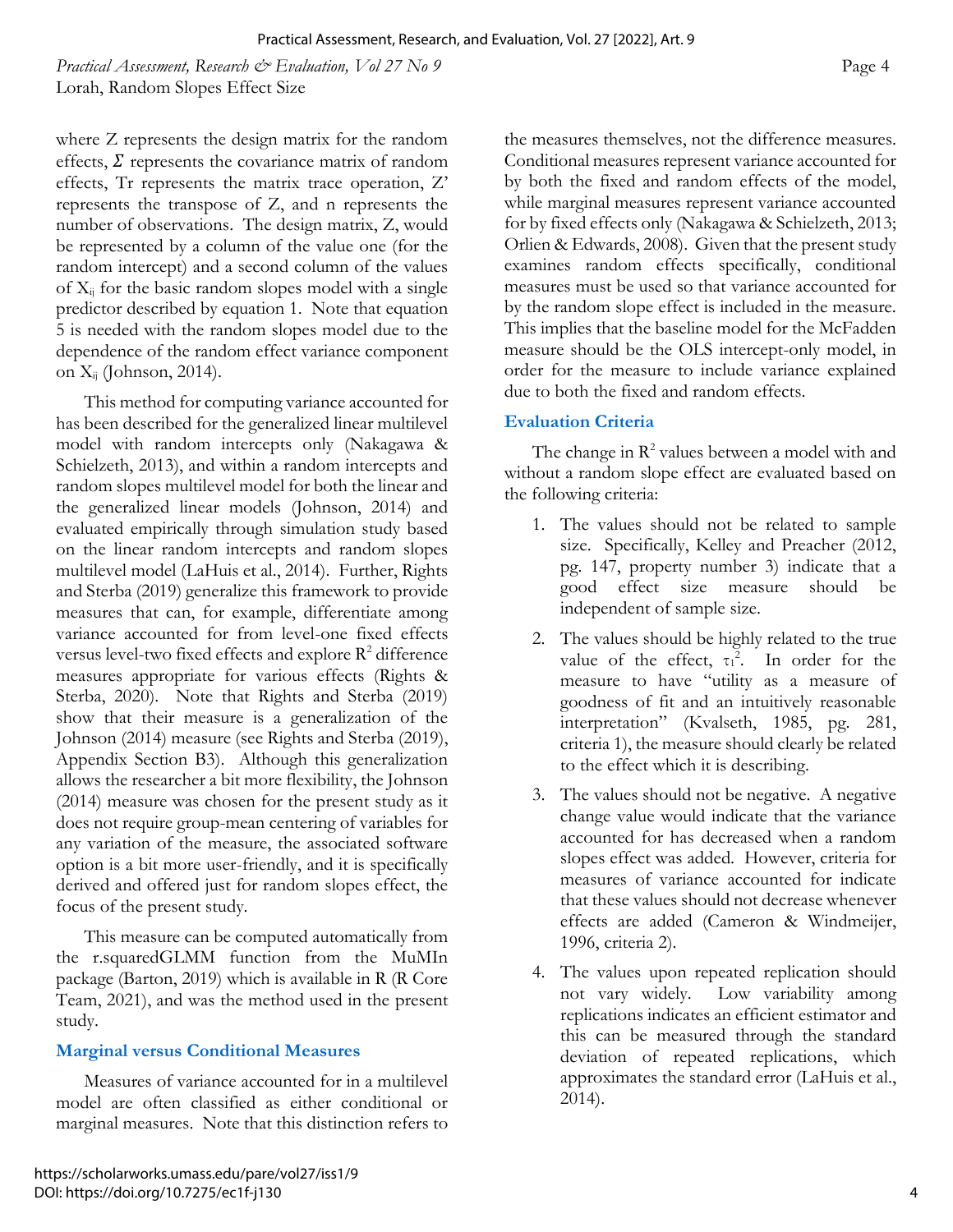Based on these conditions just summarized from the literature, four parameters were varied and fully crossed in the present study including group size

*Practical Assessment, Research & Evaluation, Vol 27 No 9* Page 5 Lorah, Random Slopes Effect Size

## **Present Study**

The present study compares two potential measures of effect size for a random slopes effect. Both measures are computed as the difference in variance accounted for between a model with a single random slope effect (equation 1) and an identical model with the random slope effect removed. The measures of variance accounted for used are:

- 1. McFadden. Computed as specified in equation 3 with the baseline represented by the OLS intercept-only model.
- 2. Variance partition. Computed as specified in equation 4 with random effect variance as specified in equation 5.

The following research question is investigated: When estimating a random slopes model, how does a likelihood-based measures of variance accounted for compare with a variance partition measure for computing a measure of change in variance accounted for as an effect size measure of a random slope effect?

## **Methods**

To evaluate these possibilities for effect size, Monte Carlo simulation was used in R (R Core Team, 2021) and code for the simulations is provided in the appendix. The parameter values for the simulation study were chosen based on the literature and specific goals of this study. Specifically, the present study uses 2000 simulations per conditions, slightly more than previous simulation work examining variance accounted for with multilevel models which used 500 (Rights & Sterba, 2019). Previous multilevel modeling simulation work examining variance accounted for has used a sample size of 200 groups with 50 observations per group (Rights & Sterba, 2019) and 40, 70, and 160 groups with average group size of 4, 8, and 21 (LaHuis et al., 2014). Additionally, this simulation work has used a value of 17 for residual variance  $(\sigma^2)$  and values of 1, 1.5, 2, and 10 for the variance for random effects (Rights & Sterba, 2019) as well as  $\tau_{00} = .176$  or .429 and τ<sub>01</sub> value of 0.1 (LaHuis et al., 2014) and ICC of .15 and .30 (LaHuis et al., 2014).

(values of 10, 40, and 50); number of groups (values of 20, 50, and 70);  $\tau_0^2$  (values of 6.25, 9, and 12.25); and  $\tau_1^2$  (values of 1, 2.25, 4, and 6.25) resulting in a total of 108 conditions. Number of groups represents the sample size at level two while the group size represents the sample size within each level-two group. The conditions in the present study resulted in an observed ICC that varied by condition and ranges from about 0.18 to about 0.33 based on the simulated datasets. Note that additional analyses were run varying  $\tau_{01}$  (with values of 0, 0.3, and 0.6), but no relationship between this covariance and either of the measures of variance accounted for was found (all correlations around 0.02 or lower) and so for the sake of clarity,  $\tau_{01}$  was held constant for the final analyses. For each condition, 2000 simulations were run. Data was generated according to equation 1 and  $\beta_0$  was held constant at five;  $β_1$  was held constant at two; and τ<sub>01</sub> was held constant at zero. The individual-level predictor  $X_{ii}$  was generated as a standardized random normal variable with mean of zero and standard deviation of one. The individual-level residual,  $e_{ij}$  was generated as a random normal variable with mean of zero and variance of 16.

The following two models were estimated (all notation consistent with equation 1):

Empty OLS model:  $Y_{ij} = \beta_0 + e_{ij}$  (6)

Random intercept model:

$$
Y_{ij} = \beta_0 + \beta_1 * X_{ij} + U_{0j} + e_{ij}
$$
 (7)

along with the random slopes model (equation 1) for a total of three models. All data was generated and analyzed using R (R Core Team, 2021).

To analyze the simulated data, both of the measures described above were computed for the random intercepts model (equation 7) and for the random slopes model (equation 1) for each replication. The difference between these two values was used as an effect size measure for the random slope effect. To assess these measures, correlations between the two measures, as well as among the measures and parameters were computed. In addition, the minimum value, maximum value, mean, and standard deviation for the values for each measure were computed. Note that although it would be informative to compare these measures to their true, population value through metrics such as bias and RMSE, this is not possible in the present study because the model parameters are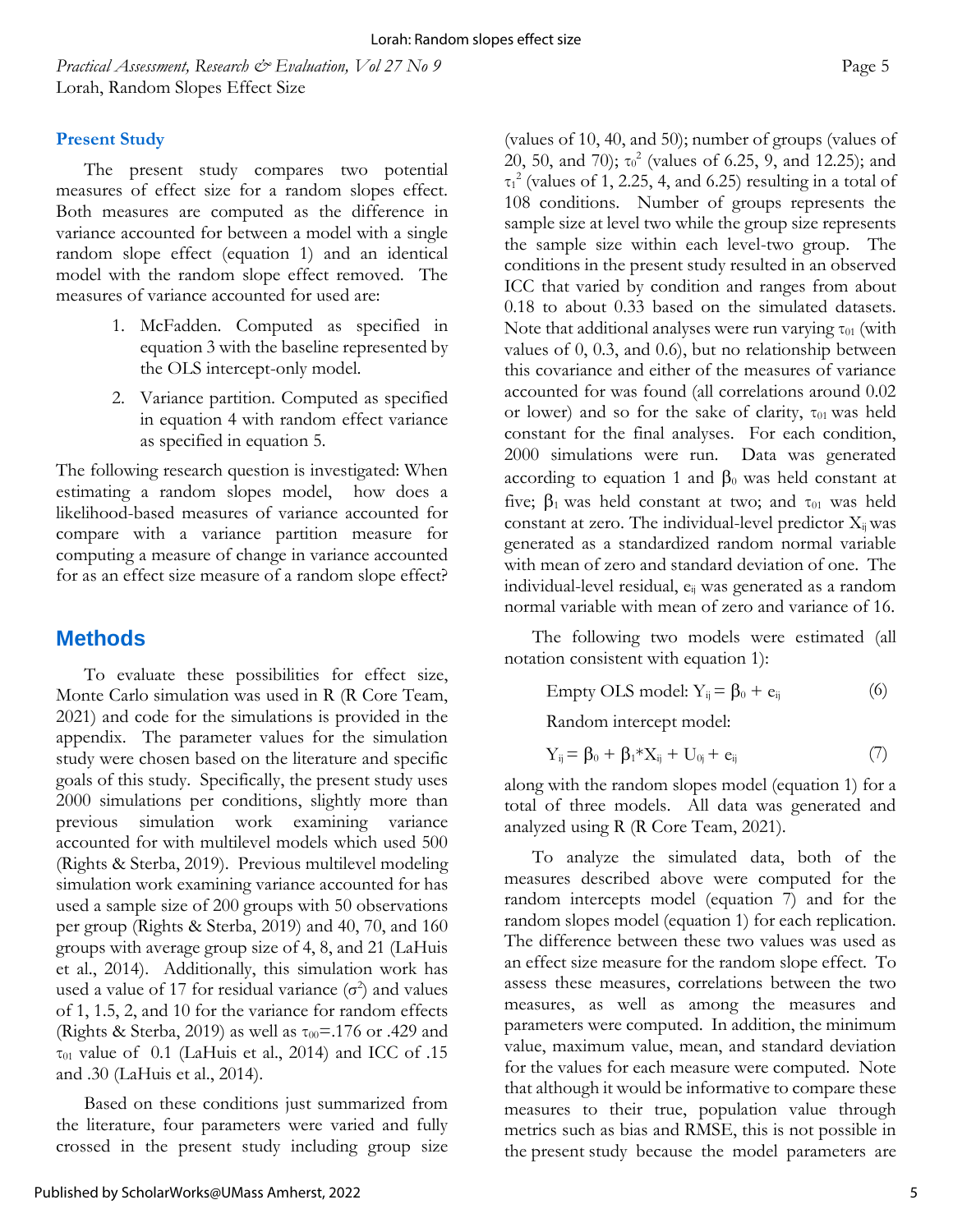*Practical Assessment, Research & Evaluation, Vol 27 No 9* Page 6 Lorah, Random Slopes Effect Size

Table 1. Results for Both Change Accounted for Measures

|              |                       | McFadden | Variance<br>Partition |
|--------------|-----------------------|----------|-----------------------|
| Correlations |                       |          |                       |
|              | 1. Group size         | 0.293    | 0.010                 |
|              | 2. $\#$ of groups     | 0.013    | 0.025                 |
|              | 3. Total N            | 0.223    | 0.021                 |
|              | 4. Intercept variance | $-0.016$ | $-0.110$              |
|              | 5. Slope variance     | 0.808    | 0.844                 |
| Min          |                       | 0.000    | $-0.012$              |
| Max          |                       | 0.104    | 0.526                 |
| Mean         |                       | 0.018    | 0.098                 |
| <b>SD</b>    |                       | 0.014    | 0.062                 |

*Note*. Both measures computed based on change in variance accounted for between a model with and without the random slope effect. Results based on 2000 simulations for each of 108 conditions. The first five rows represent the correlations between change in variance accounted for values and the simulated parameter conditions.

specified within the simulation but not the variance accounted for measures.

## **Results**

Table 1 provides correlations among measures of change in variance accounted for and parameters as well as the minimum value, maximum value, mean, and standard deviation for each measure.

## **Sample Size**

Rows 1-3 of Table 1 show the correlations between each of the measures and three aspects of sample size (Group size, # of groups, and Total N). The McFadden measure is moderately positively correlated with group size and overall sample size, while the variance partition measure shows negligible correlation with sample size. Generally speaking, one advantage of effect size reporting compared with hypothesis https://scholarworks.umass.edu/pare/vol27/iss1/9 DOI: https://doi.org/10.7275/ec1f-j130

testing is that effect size measures are not influenced by sample size (Kelley & Preacher, 2012). In this case, the fact that the McFadden measure shows small positive correlations with group size may be considered problematic. Based on this metric, and consistent with evaluation criteria 1 specified above, the variance partition measure would be preferred.

### **Intercept Variance**

The correlations between both measures and the intercept variance value can be found in Table 1, row 4. Both measures show small negative correlation with the intercept variance, with the variance partition measure indicating a slightly stronger correlation. This is expected. As intercept variance  $(\tau_0^2)$  increases, this causes the total variance to increase. With slope variance  $(\tau_1^2)$  held constant and total variance increasing, the proportion of variance attributable to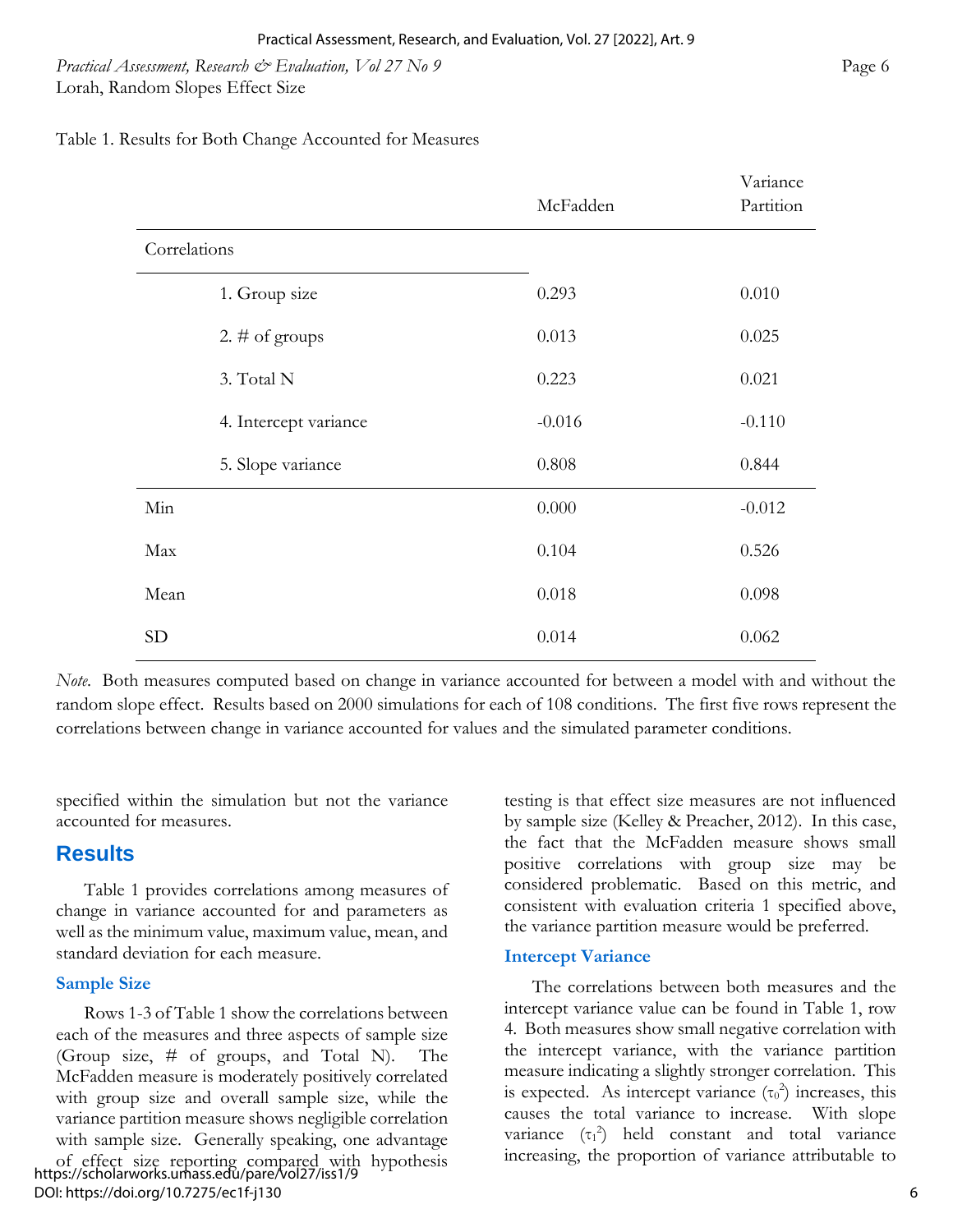*Practical Assessment, Research & Evaluation, Vol 27 No 9* Page 7 Lorah, Random Slopes Effect Size

slope variance decreases. This is demonstrated with the negative correlation between intercept variance and variance accounted for by the random slope.

#### **Slope Variance**

The correlations between both measures and the slope variance value can be found in Table 1, row 5. Slope variance is strongly positively correlated with both measures, which is expected since this is the parameter manipulating the effect size of the random slopes. Thus, according to evaluation criteria 2, which specifies that the value should be highly related to the true effect, both measures may be used.

#### **Comparison Among Measures**

These two measures are correlated at 0.909, indicating a high degree of overlap with each other.

According to Table 1, the minimum value for the McFadden measure is zero indicating that the inclusion of the random slopes effect didn't cause a decrease in the variance accounted for value for any simulation replications in this study. For the variance partition measure, the minimum value is -0.012, indicating that in some simulations, including the random slopes effect caused a small decrease in the variance accounted for value. Ideally, the change in variance accounted for when adding an effect won't be negative (Cameron & Windmeijer, 1996), indicating that based on this outcome and according to evaluation criteria 3 specified above, the McFadden measure is preferred.

The average value for change in variance accounted for differs for the different measures. The McFadden measure shows a much lower average value of 0.018 compared with the average value for the variance partition measure of 0.098.

The results and interpretation based on these different measures varies widely. For example, depending on the measure selected, this could indicate anywhere from about 2% to about 10% of variance in the outcome is accounted for by the random slope effect. This result calls into question the reasonableness of reporting a single measure of change in variance accounted for with a random slope effect based on evaluation criteria 2 which indicates the measure should have an intuitively reasonable interpretation (Kvalseth, 1985).

The standard deviation of these change measures across replications can be considered as a standard

Published by ScholarWorks@UMass Amherst, 2022

error and represent a measure of efficiency for the estimators (LaHuis et al., 2014). The standard deviation for the McFadden measure is 0.014, while for the variance partition measure it is 0.062. A smaller standard deviation value represents a more efficient estimator, which is preferable. In the present study, the McFadden measure displayed the smallest standard deviation value and may be preferred due to the higher efficiency.

## **Discussion & Conclusions**

Both types of measures examined demonstrated desirable properties. The McFadden measure was not highly correlated to intercept variance, highly correlated to slope variance, did not take any negative values, and demonstrated high efficiency. On the other hand, the variance partition measure was not highly correlated to sample size, demonstrated slightly higher correlation with intercept variance, and was highly correlated with slope variance.Although the correlation between the two measures was 0.909, they demonstrated somewhat different average values at around 0.018 for McFadden and 0.098 for the variance partition measure. It's not clear why these average differences emerged, but this could be related to the fact that the random effect variance component depends on the predictor, X (Johnson, 2014) or possibly due to the fact that the level-2 residual  $(u_{0i})$ terms) are unknown (Snijders & Bosker, 1994). Menard (2000) did not find that the McFadden measure produced consistently lower values than a measure based on variance for a different model, indicating that the direction of this difference may be depend on the specific models and data examined. Consistent with results related to the logistic regression model (Menard, 2000), this study finds that there is no clear reason to choose one of these two types of measures over the other. Therefore, in order to give a fuller picture of the results, it is recommended that both measures be reported for applied studies.

The present study is not without limitations. The conclusions based on any simulation study are limited to the specific conditions examined. Although efforts were made to ensure realistic conditions, future research may want to expand beyond these conditions and specifically include models with additional fixed effects including interaction and cross-level interaction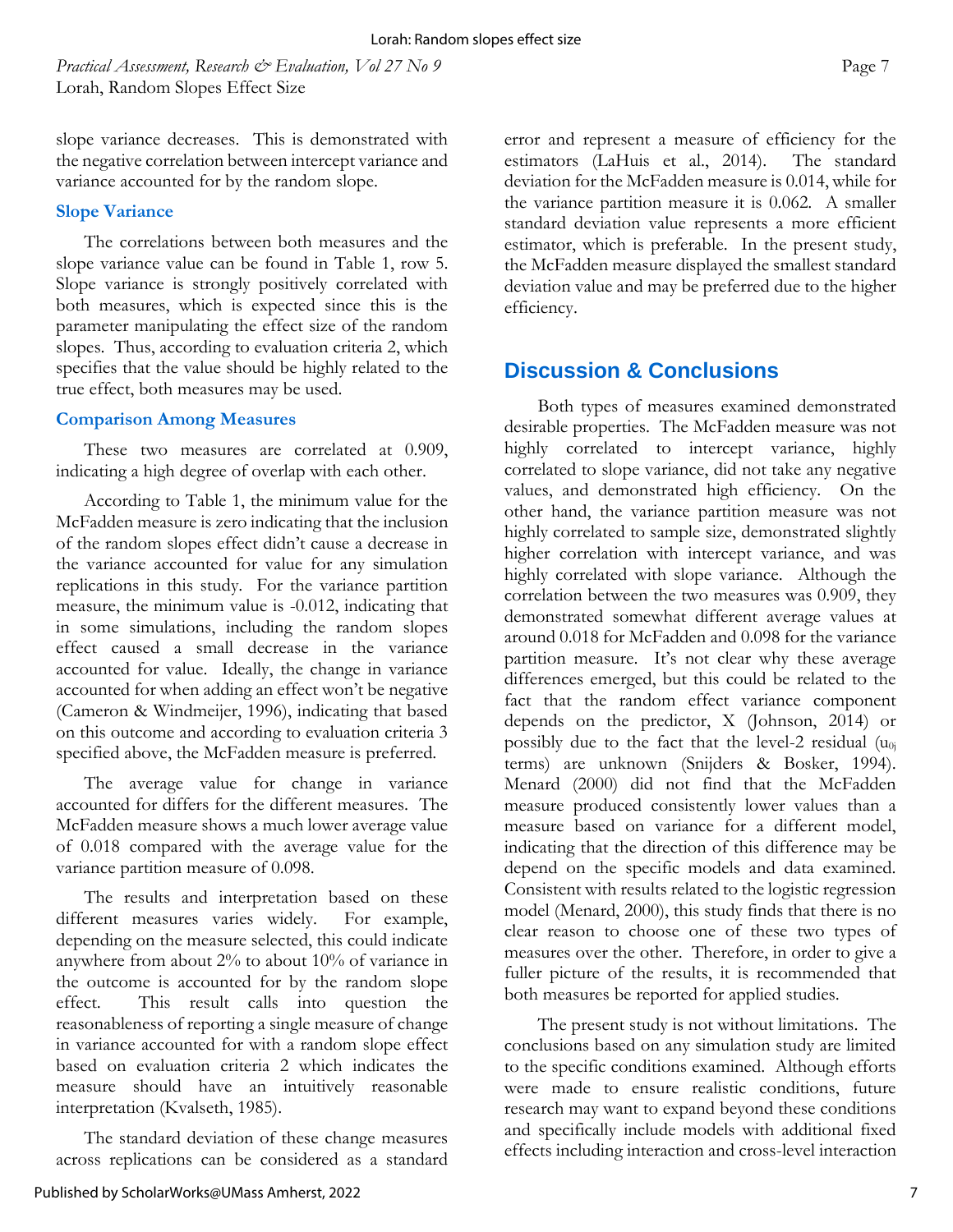*Practical Assessment, Research & Evaluation, Vol 27 No 9* Page 8 Lorah, Random Slopes Effect Size

effects, additional random effects, and non-zero intercept slope covariance values. Future research should additionally propose alternative measures for effect size for random slope effects based on statistics other than change in variance accounted for. Further, future research should consider level-specific measures for assessing variance accounted for by random slopes.

This study fills a gap in the literature by offering a comparison through Monte Carlo simulation of likelihood-based versus variance partition methods of computing a value for variance accounted for, in order to compute an effect size measure for a random slopes effect. Results indicate that both measures perform well and that it is worthwhile for applied researchers to compute and report both types of measures in empirical studies.

## **References**

Barton, K. (2019). MuMIn: Multi-Model Inference. R package version 1.43.15. [https://CRAN.R](https://cran.r-project.org/package=MuMIn)[project.org/package=MuMIn.](https://cran.r-project.org/package=MuMIn)

Brown, W. J., Subramanian, S. V., Jones, K., & Goldstein, H. (2005). Variance partitioning in multilevel logistic models that exhibit overdispersion. *Journal of the Royal Statistical Society, Series A*, 168, 599- 613.

Cameron, A. C. & Windmeijer, F. A. G. (1996). Rsquared measures for count data regression models with applications to health-care utilization. *Journal of Business & Economic Statistics, 14*(2), 209-220.

Darlington, R. B., & Hayes, A. F. (2017). Regression analysis and linear models: Concepts, applications, and implementation. New York, NY: Guilford.

Denson, N., & Seltzer, M. H. (2011). Meta-analysis in higher education: An illustrative example using hierarchical linear modeling. *Research in Higher Education, 52*, 215–244.

Dong, N., Kelcey, B., & Spybrook, J. (2020). Design considerations in multisite randomized trials to probe moderated treatment effects. *Journal of Educational and Behavioral Statistics.* Advance online publication.

<https://doi.org/10.3102/1076998620961492>.

Goldstein, H., Browne, W., & Rasbash, J. (2002). Partitioning variation in multilevel models. *Understanding Statistics, 1*(4), 223-231. [https://doi.org/10.1207/S15328031US0104\\_02](https://doi.org/10.1207/S15328031US0104_02).

Johnson, P. C. (2014). Extension of Nakagawa & Schielzeth's RGLMM2 to random slopes models. *Methods in Ecology and Evolution, 5*, 944–946. <http://dx.doi.org/10.1111/2041-210X.12225>

Kelley, K., & Preacher, K. J. (2012). On effect size. *Psychological Methods, 17*, 137–152. [https://doi.org/10.1037/a0028086.](https://doi.org/10.1037/a0028086)

LaHuis, D. M., Hartman, M. J., Hakoyama, S., & Clark, P. C. (2014). Explained variance measures for multilevel models. *Organizational Research Methods, 17*(4), 433-451.

Leckie, G., Browne, W. J., Goldstein, H., Merlo, J., & Austin, P. C. (2020). Partitioning variation in multilevel models for count data. *Psychological Methods,*  25(6), 787–801. [http://dx.doi.org/10.1037/met0000265.](http://dx.doi.org/10.1037/met0000265)

Lorah**,** J. A. (2018). Effect size measures for multilevel models: Definition, interpretation, and TIMSS example. *Large-scale Assessments in Education, 6*(8). DOI: [https://doi.org/10.1186/s40536-018-](https://doi.org/10.1186/s40536-018-0061-2)  $0061-2$ .

McFadden, D. (1974). Conditional logit analysis of qualitative choice behavior. In P. Zarembka (Ed.), *Frontiers in econometrics* (pp. 105-142). Academic Press.

Menard, S. (2000). Coefficients of determination for multiple logistic regression analysis. *The American Statistician, 54*, 17-24.

Nakagawa, S. & Schielzeth, H. (2013). A general and simple method for obtaining R2 from generalized linear mixed-effects models. *Methods in Ecology and Evolution, 4*, 133-142. [https://10.1111/j.2041-](https://10.0.4.87/j.2041-210x.2012.00261.x) [210x.2012.00261.x.](https://10.0.4.87/j.2041-210x.2012.00261.x)

Orlien, J. G. & Edwards, L. J. (2008). Fixed-effect variable selection in linear mixed models using R2 statistics. *Computational Statistics & Data Analysis, 52,* 1896-1907.

Peng, C. Y. J., & Chen, L. T. (2013). Beyond Cohen's d: Alternative effect size measures for between-subject designs. *Journal of Experimental*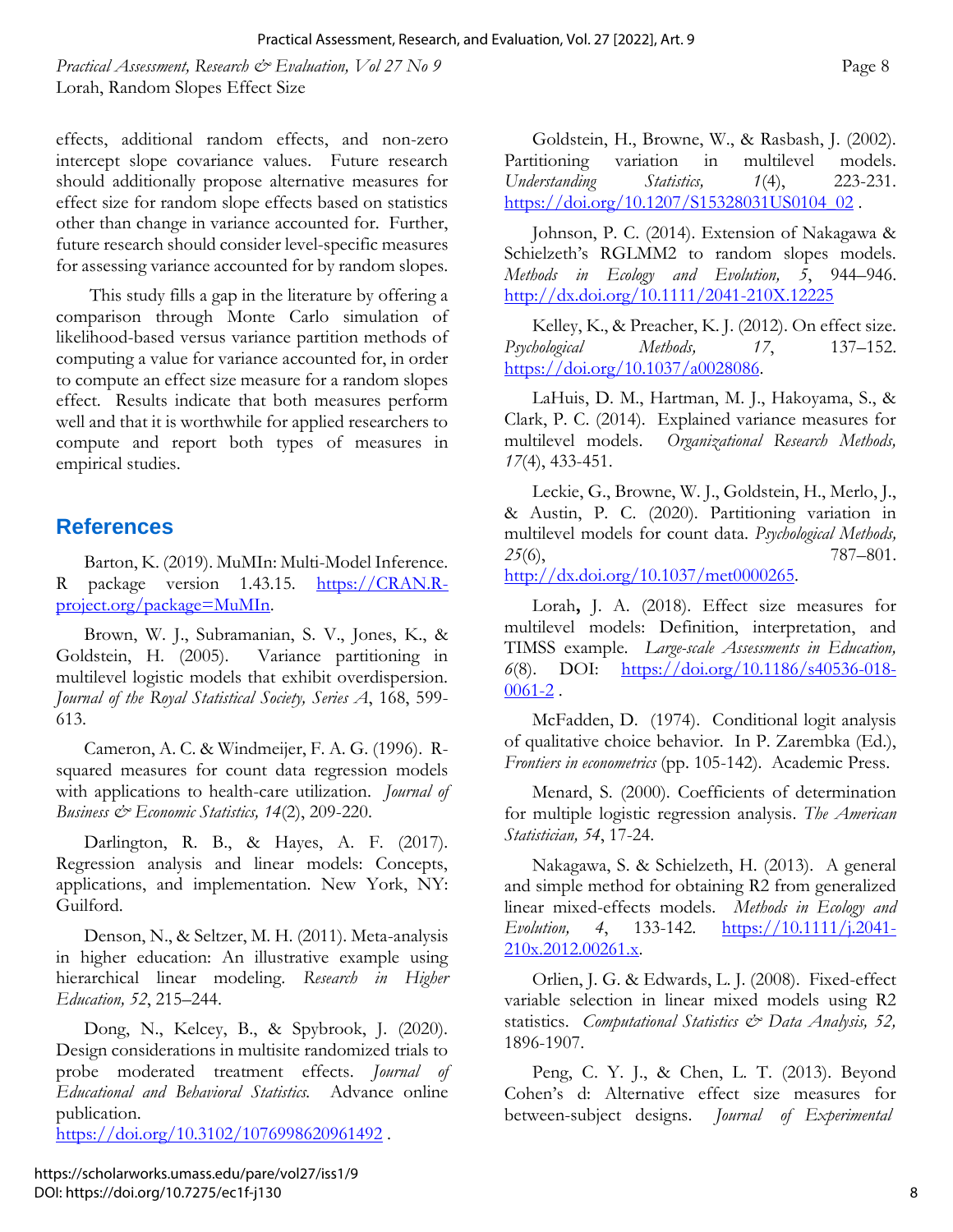*Practical Assessment, Research & Evaluation, Vol 27 No 9* Page 9 Lorah, Random Slopes Effect Size

*Education, 82*, 22–50. [https://doi.org/10.1080/00220](https://doi.org/10.1080/00220%20973.2012.745471)  [973.2012.745471.](https://doi.org/10.1080/00220%20973.2012.745471)

R Core Team (2021). R: A language and environment for statistical computing. R Foundation for Statistical Computing, Vienna, Austria. URL [https://www.R-project.org/.](https://www.r-project.org/)

Rights, J. D. & Sterba, S. K. (2019). Quantifying explained variance in multilevel models: An integrative framework for defining R-squared measures. *Psychological Methods, 24*(3), 309-338.

Rights, J. D. & Sterba, S. K. (2020). New recommendations on the use of R-squared differences in multilevel model comparisons. *Multivariate Behavioral Research,* 55(4), 568-599. [https://doi.org/10.1080/00273171.2019.1660605.](https://doi.org/10.1080/00273171.2019.1660605)

Snijders, T. A. B., & Bosker, R. J. (2012). Multilevel analysis: An introduction to basic and advanced multilevel modeling. Thousand Oaks: Sage Publishing.

Stram, D. O. & Lee, J. W. (1994). Variance components testing in the longitudinal mixed effects model. *Biometrics, 50*(4), 1171-1177.

Veall, M. R. & Zimmerman, K. F. (1996). Psudo- $R<sup>2</sup>$  measures for some common limited dependent variable models. *Journal of Economic Surveys, 10*, 241-260.

Wright, D. B. (2017). Some limits using random slope models to measure academic growth. *Frontiers in Education: Assessment, Testing, and Applied Measurement, 9*, [https://10.3389/feduc.2017.00058.](https://10.0.13.61/feduc.2017.00058)

## **Citation**:

Lorah, J. (2022). Effect Size for a Multilevel Model Random Slope Effect: Change in Variance Accounted for with Likelihood-based versus Variance Partition Measures. *Practical Assessment, Research & Evaluation*, 27(9). Available online:<https://scholarworks.umass.edu/pare/vol27/iss1/9/>

### **Corresponding Author:**

Julie Lorah Indiana University Bloomington, IN, USA

Email: jlorah [at] iu.edu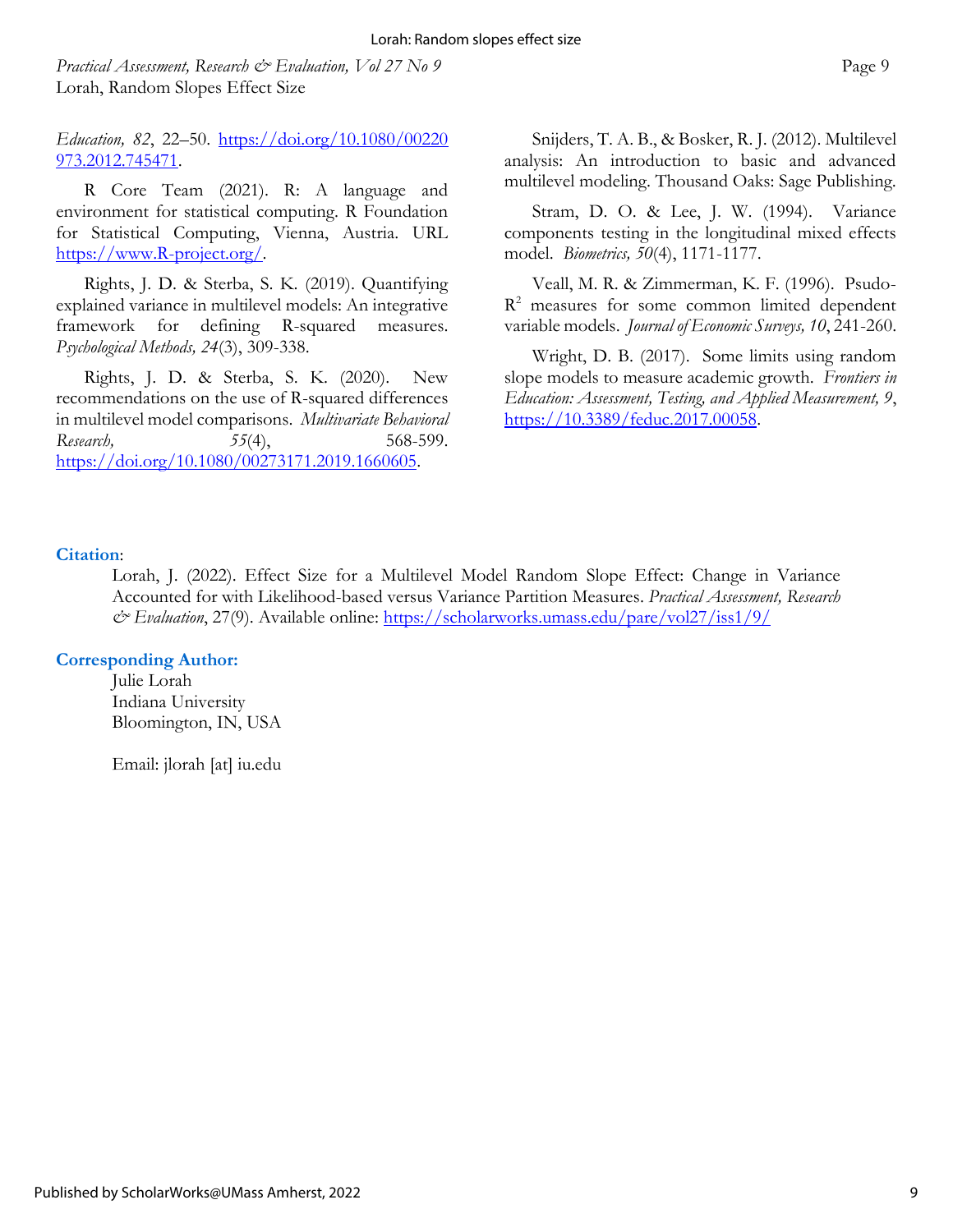*Practical Assessment, Research & Evaluation, Vol 27 No 9* Page 10 Lorah, Random Slopes Effect Size

#### **Appendix A.** R Code

```
#####################
####GENERATE DATA####
library(lme4) #for the lmer function
library(MuMIn) #for the r.squaredGLMM function
nsim<-2000 #number of simulations per condition
numColumns result<-27 #number of results quantities to store
#values for varying conditions
values NL1<-c(10,40,50) #values for L1 N (group size)
values L2SD<-c(2.5,3,3.5) #values for tau (SD of U0j)
values_NL2<-c(20,50,70) #values for L2 N (# of groups) 
values SlopeSD<-c(1,1.5,2,2.5) #values for the SD of U1j
#values for constants
b0 < -5b1<-2#number of conditions for each parameter varied
ncond NL1<-length(values NL1)
ncond L2SD<-length(values L2SD)
ncond_NL2<-length(values_NL2) 
ncond_SlopeSD<-length(values_SlopeSD)
#total number of conditions
ncond<-ncond_NL1*ncond_L2SD*ncond_NL2*ncond_SlopeSD
#total number of rows for result matrix
numRows<-nsim*ncond
#create matrix of conditions 
numColumns_conditions<-4 #number of conditions that vary
conditions<-matrix(ncol=numColumns_conditions,nrow=numRows)
colnames(conditions)<-c("NL1","L2SD","NL2","SlopeSD") #condition names 
conditions[,1]<-rep(values_NL1,length.out=numRows)
conditions[,2]<-rep(values L2SD,each=ncond NL1,length.out=numRows)
conditions[,3]<-
     rep(values_NL2,each=ncond_NL1*ncond_L2SD,length.out=numRows)
conditions [, 4] <-
     rep(values_SlopeSD,each=ncond_NL1*ncond_L2SD*ncond_NL2,length.out=num
     Rows)
#create matrix to store simulation results
result<-matrix(ncol=numColumns_result,nrow=numRows)
```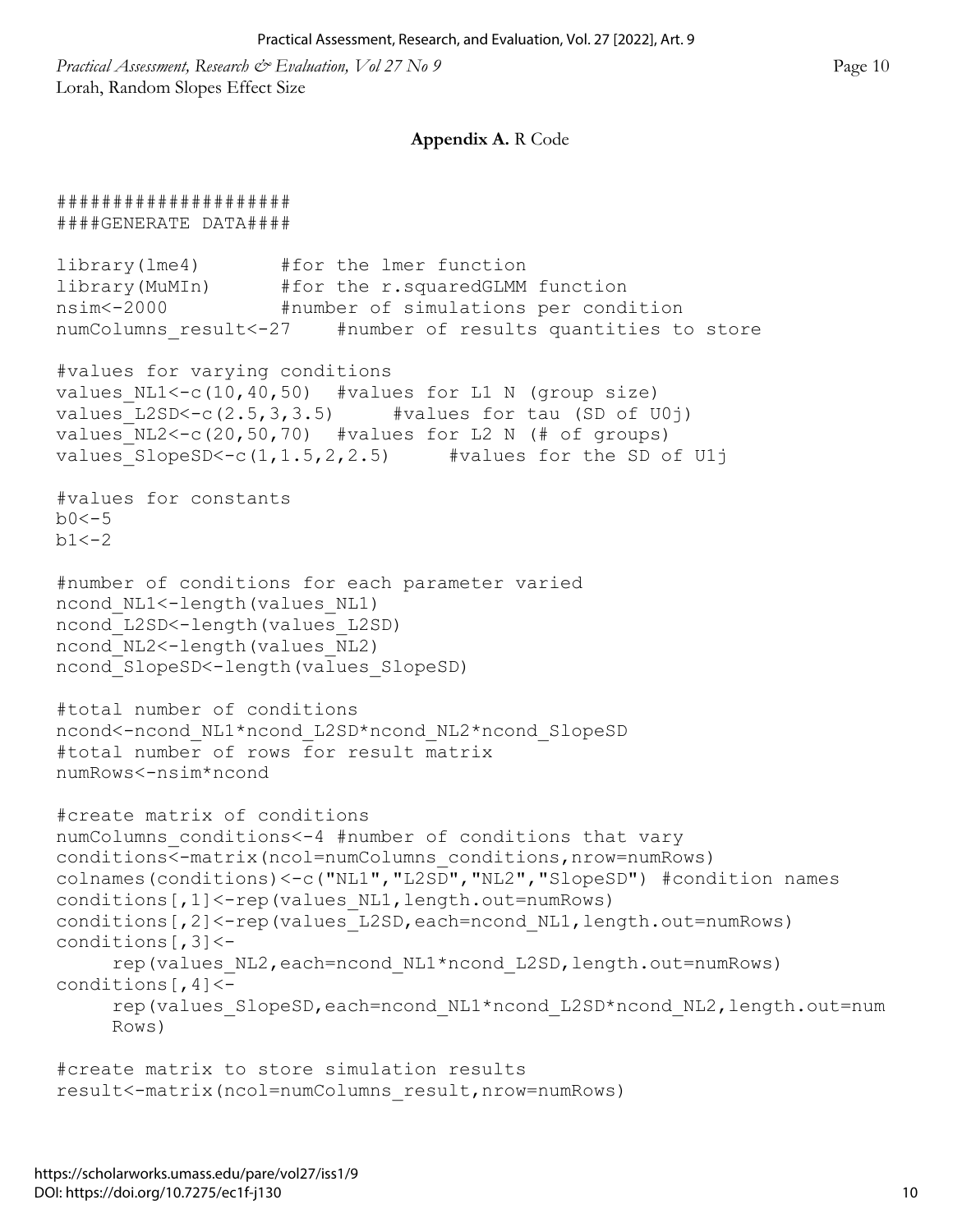*Practical Assessment, Research & Evaluation, Vol 27 No 9* Page 11 Lorah, Random Slopes Effect Size

```
#run nsim simulations
for(i in 1:(numRows)){
NL1<-conditions[i,1]
L2SD<-conditions[i,2]
NL2<-conditions[i,3]
SlopeSD<-conditions[i,4]
N<-NL1*NL2
#generate variables
X1<-rnorm(N)
ID<-rep(seq(from=1,to=NL2,by=1),times=NL1)
U0j<-rep(rnorm(NL2,mean=0,sd=L2SD),times=NL1)
U1j<-rep(rnorm(NL2,mean=0,sd=SlopeSD),times=NL1)
eij<-rnorm(N,sd=4)
#generate Y
Y<-b0+b1*X1+U0j+U1j*X1+eij
#estimate models
MO < -1m(Y~ 1)M1<-lmer(Y~(1|ID), REML=F, control=lmerControl(optCtrl=list(xtol abs=1e-8,
     ftol abs=1e-8)))
M2<-lmer(Y~X1+(1|ID), REML=F,control=lmerControl(optCtrl=list(xtol abs=1e-
     8, ftol abs=1e-8)))
M3<-lmer(Y~X1+(X1|ID),REML=F,control=lmerControl(optCtrl=list(xtol_abs=1e-
     8, ftol_abs=1e-8)))
#save relevant quantities in "temp" 
temp<-c(
mean(Y), #Ybar 
logLik(M0), #loglik_M0
logLik(M1), #loglik_M1
logLik(M2), #loglik_M2
logLik(M3), #loglik_M3
sum((Y-Ybar)^2), #SSR
sum((Y-Ypred1)^2), #SSM1
sum((Y-Ypred2)^2), #SSM2
sum((Y-Ypred3)^2), #SSM3
var(predict(M1,type="response")), #varYhat1
var(predict(M2, type="response")),
var(predict(M3, type="response")),
as.data.frame(VarCorr(M1))$vcov[1], #tau-squared, M1
as.data.frame(VarCorr(M1))$vcov[2], #sigma-squared, M1
as.data.frame(VarCorr(M2))$vcov[1], #tau-squared, M2
as.data.frame(VarCorr(M2))$vcov[2], #sigma-squared, M2
```